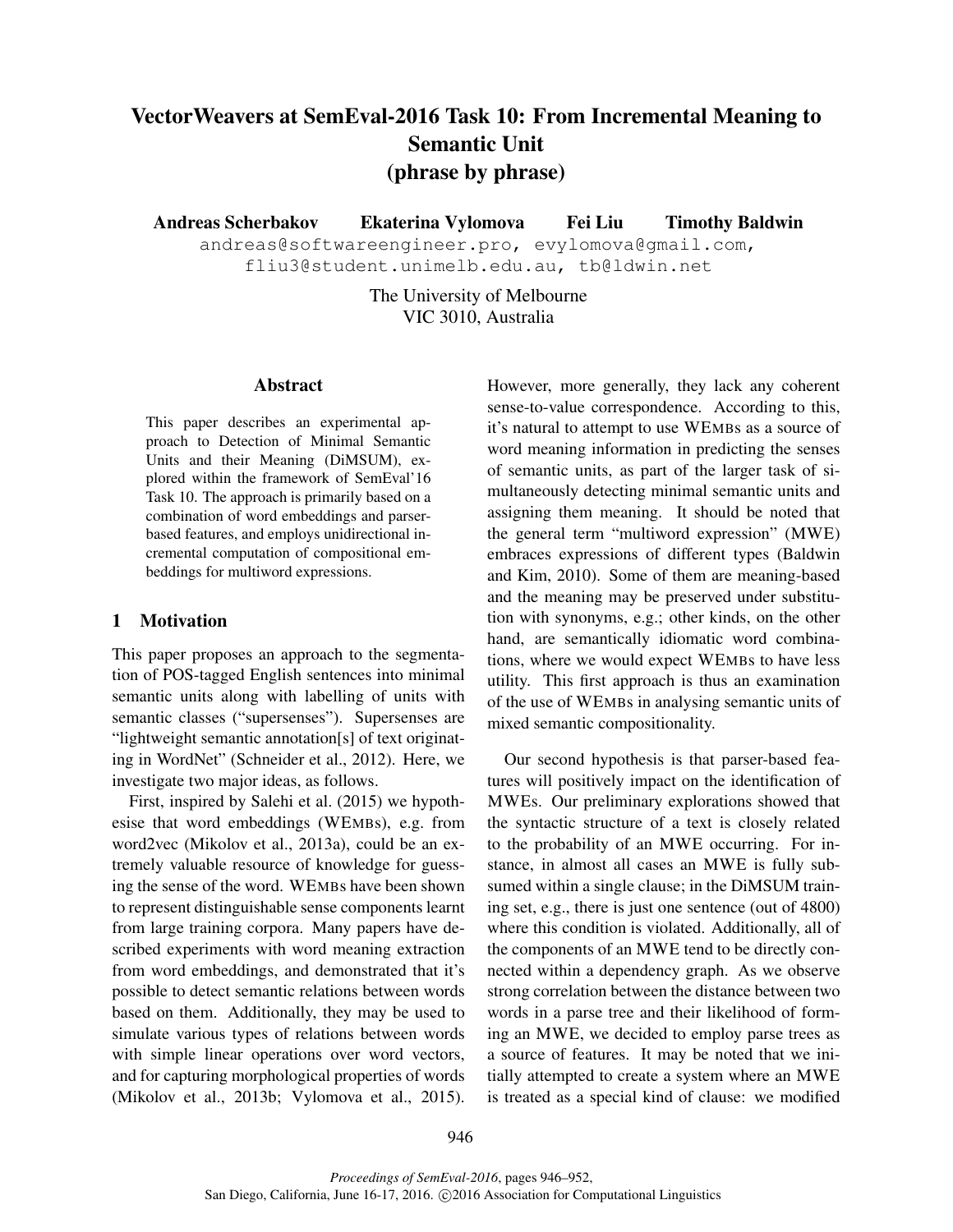the syntactic tree using knowledge of MWE boundaries in the training corpus and then trained a special version of the parser aware of such modified trees. That special parser version was used to directly produce MWE-labeled clauses over an arbitrary text. Although such a direct approach didn't yield good results, we believe that directly incorporating MWE identification as part of the parsing process is a promising and fruitful direction for future work.

In our submission, we intentionally avoided the use of any pre-existing lexical resources, including multiword lexicons, to better focus our attention on WEMBs.

Our source code is available at: https://github.com/andreassoftwareengineer-pro/dimsumsemeval2016.

# 2 Overview

An overall architecture of our system is shown in Figure 1. The neural network consists of three blocks: (1) an *incremental vector (recurrency)* calculator for a candidate MWE; (2) a two-layer perceptron for sense classification; and (3) a (somewhat wider) two-layer perceptron for MWE classification. An incremental vector produced by the first block is used as a source of feature vectors by each of the latter blocks.

The incremental vector calculator produces a vector  $v_n \in \mathbb{R}^{D_v}$  for a *n*-word semantic unit expression:

$$
v_n = \tanh\left(\begin{array}{c} W_v(P_n) \times wordvec(w_n) + \\ W_h(P_n) \times hash(w_n) + \\ W_f \times wordfeat(w_n) + \\ W_c(P_n) \times \left\{ \begin{array}{c} v_{n-1}, \quad n > 0 \\ seed, \quad n = 0 \end{array} \right\} \right)
$$

where  $W_v \in \mathbb{R}^{D_v \times M}$ ,  $W_h \in \mathbb{R}^{D_h \times M}$ ,  $W_f \in$  $\mathbb{R}^{D_f \times M}$  and  $W_c \in \mathbb{R}^{D_c \times M}$  are parameter matrices,  $D_v$ ,  $D_h$ ,  $D_f$  and  $D_c$  are their respective feature vector sizes,  $M$  is the incremental vector size,  $w_n$ and  $P_n$  are the *n*th word and its part of speech, respectively, *wordvec* is a word embedding lookup, hash is a hash function over characters of the word (used as a means of generating embeddings for unknown words and preserve the ability to distinguish concrete words), and wordfeat produces a vector of various word-wise features (see Table 2), in the spirit of approaches like Drahomíra johanka Spoustová et al. (2009). When calculating  $v_1$  (for a single word), an initial seed vector of parameters learnt through backpropagation is used. The motivation behind using the  $n = 1$  stage for every MWE (rather than simply starting with  $n = 2$  and two word vectors) is based on an intention to avoid switching between word embeddings (that play the role of features) and internally calculated  $v_i$  that we expect to better capture the structure of the MWE based on the WEMBs (including following their dimension counts). Also, this technique makes the vector composition learning cycle more frequent w.r.t. the amount of training data, improving the learning rate and the final penalty. This evaluation schema is inspired by the work of Socher et al. (2011; 2010; 2014). It's actually a recursive neural network (RNN) but, in contrast to previously used techniques, the recursion is based on candidate MWEs rather than the whole content of the sentence.

The incremental vector is used as an input to two two-layer perceptrons: one for MWE classification and one for one-hot sense vector learning. Back propagation processing of these two also drives the training of the incremental vector calculator, as described above.

We calculate distance-based features based on positions of two adjacent words in an MWE. A *position* here may mean a position in a sentence, in a parse tree, or, say, inside or outside a quoted phrase. The distance feature vector is supplied as input to the MWE classifier. As an alternative, it may be supplied to the incremental vector calculator input (shown by the dotted line at Figure 1, although no significant difference in performance was observed when we did this).

## 3 Learning

As briefly mentioned above, our procedure considers n-word expressions incrementally, starting with single words.

#### 3.1 MWE boundary

The system learns a single scalar output value of  $+1$ for every extension from  $(n-1)$ -word prefix to a n-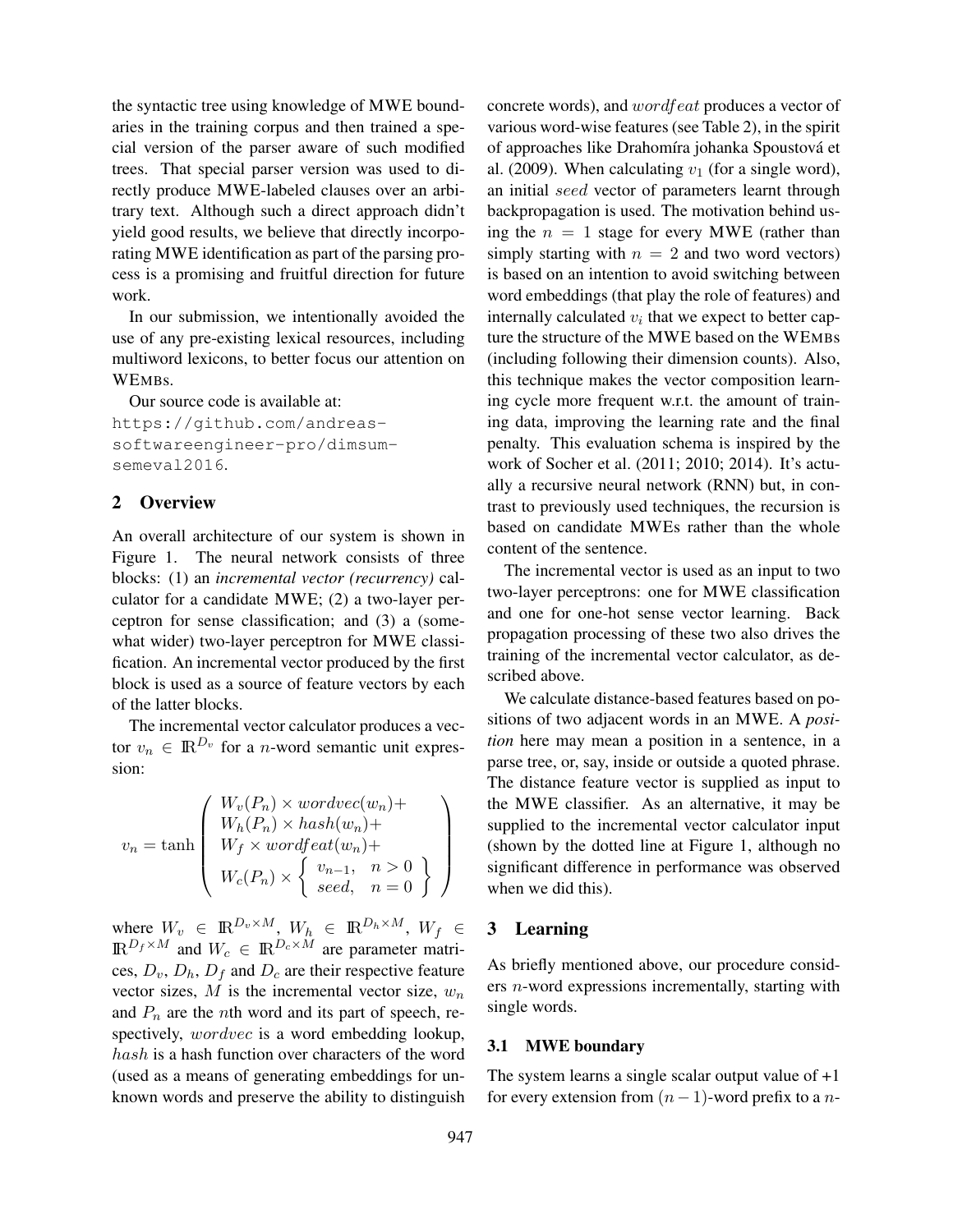

Figure 1: An outline of the system architecture

word MWE (either complete or incomplete), where  $n \geq 2$ . In such a way, every *n*-word expression finally yields  $n - 1$  incremental positive samples.

Also, for every word, regardless of whether it is a standalone word or a member of MWE, it learns a −1 value (i.e. a negative sample) for its (unobserved) extension to an MWE with a random word. Such a random word is chosen of the L words ahead in the same sentence, not involved in the same MWE with the current word.<sup>1</sup>

During the learning process (and, correspond-

ingly, during the prediction), recursive computations of the incremental vector are solely fed by members of the same MWE, and are restarted for each semantic unit.

#### 3.2 Senses

We learn a sense once per complete *n*-word expression, including  $n = 1$ . We have a distinct output per sense, including "unknown" (42 in total in the DiMSUM data set). We factorise sense classification error by the number of senses in order to balance the backpropagation of two perceptrons to the incremental vector calculator.

#### 4 Prediction

We use a greedy procedure for MWE prediction in a text. An *outer* loop iterates through all words of a sentence. It selects each word (not yet consumed by some previously predicted MWE) as the head

<sup>&</sup>lt;sup>1</sup>We limit  $L$  to 9 words, and also limit the probability of every word selection to  $< 0.25$  (by randomly down-weighting the sample processing for  $L < 4$ ) in order to prevent possible bias to the distribution of inter-word offsets occurring while processing the last few words of a sentence. We solely pick the same sentence words as negative samples in order to make learning more focused on prediction environment patterns rather than noise, as we use a small training corpus, and at the same time to keep an approximate balance in count between negative and positive samples.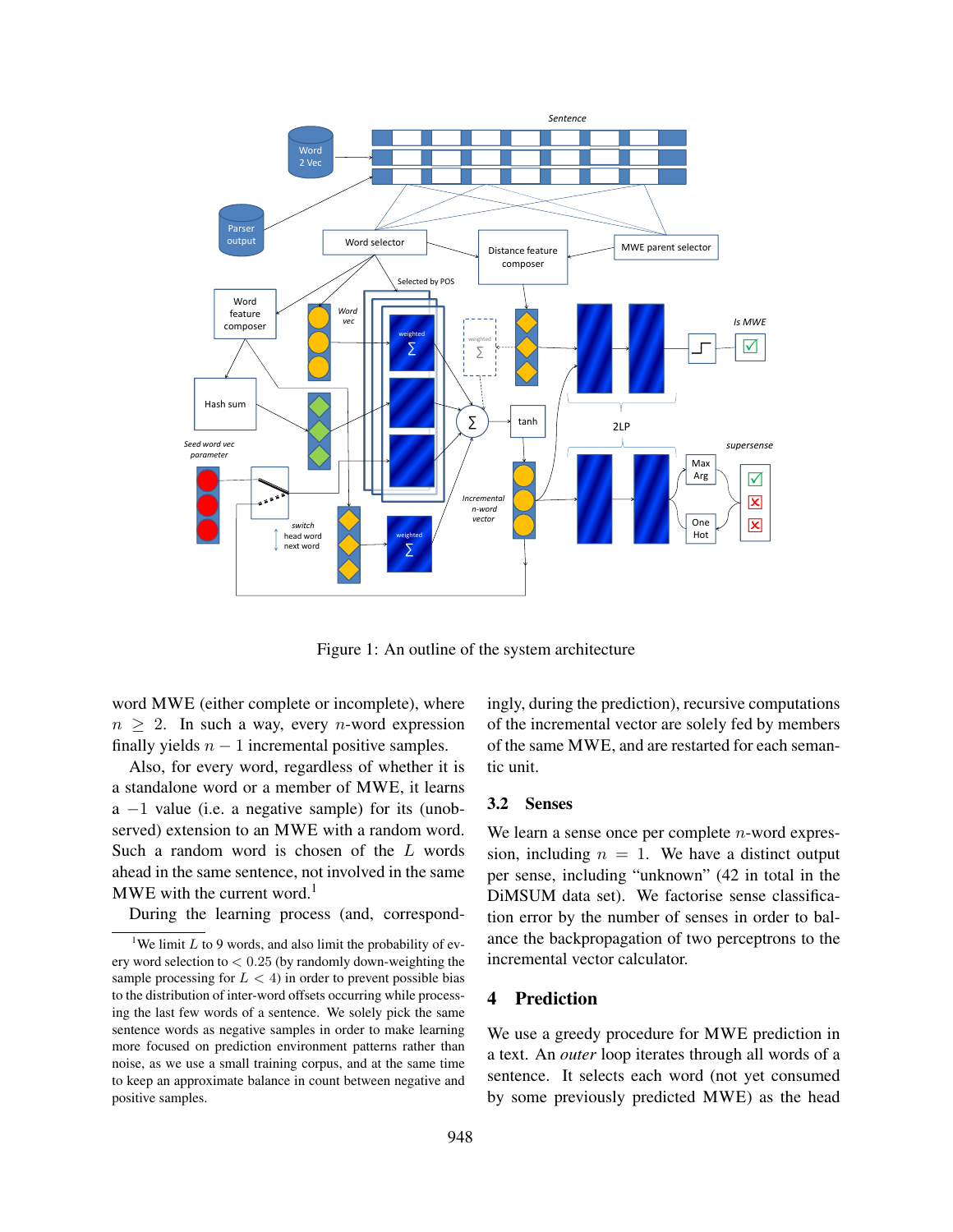word of a possible new MWE and restarts the incremental vector computation. An *inner* loop iterates through (up to  $L$ ) remaining words in the sentence following the current head word. Each time, a probability for such a second word to be a continuation of the MWE is evaluated. Once a new MWE or an MWE extension is predicted, it consumes the right hand word and designates it to be the next word of the MWE; the incremental vector is updated respectively with the new MWE member. Such a procedure is able to generate a deep stack of nested MWEs with gaps, but we restrict the depth to be compliant to the DiMSUM data format.

#### 5 Features

# 5.1 Word Embeddings

We utilised a publicly available pre-trained CBOW word2vec model, with 300-dimensional word vectors based on the Google News corpus. Out-ofvocabulary words are represented with zero-filled vectors.

We use the following search strategy when looking up a word in the word2vec dictionary (until the first successful lookup returns the final embedding): $^2$ .

- 1. strip off leading "#" and "@"
- 2. if the word is a number then replace by "NUM"
- 3. lowercase the word
- 4. (optionally) lemmatize
- 5. remove all non-alpha characters
- 6. return the word embedding associated with the word OR if no match, return a zero vector

#### 5.2 Word Hash Sum

We produce a 64-dimensional  $+1/-1$  hash sum vector for words where the embedding vector is unknown; a zero vector was supplied for words (somehow) found in the Google News WEMB database.

| Feature             | Range                | Description                                              |  |  |  |  |  |
|---------------------|----------------------|----------------------------------------------------------|--|--|--|--|--|
| Gap                 | $\frac{n}{8}, n \in$ | gap between word posi-                                   |  |  |  |  |  |
|                     | $Z_{\geq 0}$         | tions (divided by 8)                                     |  |  |  |  |  |
| Par <sub>Dist</sub> | $\{2;0;$             | hierarchical distance be-                                |  |  |  |  |  |
|                     | $-\frac{3}{2}$ }     | tween words in a parse                                   |  |  |  |  |  |
|                     |                      | tree; three gradations for                               |  |  |  |  |  |
|                     |                      | distances of $1,2,$ > 3                                  |  |  |  |  |  |
|                     |                      | Par <sub>Parent</sub> $\{-1,1\}$ two words are head word |  |  |  |  |  |
|                     |                      | and child word of the                                    |  |  |  |  |  |
|                     |                      | same clause, according to                                |  |  |  |  |  |
|                     |                      | the parser output                                        |  |  |  |  |  |
|                     |                      | InterQt $\{-1,1\}$ double-quotes anywhere                |  |  |  |  |  |
|                     |                      | between given words?                                     |  |  |  |  |  |

Only alphabetic characters were counted in the hash sum.

#### 5.3 Word Distance features

Table 1 displays inter-word distance-based features.

We used a parser prediction file created for the source text in order to evaluate a hierarchical distance between two candidate words. The hierarchical distance here means the maximum of two counts of edges that connect two given words to the nearest clause they share. For instance, two sibling nodes have the hierarchical distance value of one. The same is also true of a phrase head word and its immediate dependent word (that case is indicated by a distinct feature). We employed TurboParser v.2.0.0 (Martins and Almeida, 2014) and trained it on a Penn TreeBank data collection (some conversion was needed to match with the part-of-speech tagset used in the DiMSUM task).

#### 5.4 Heuristic word features

The full list of miscellaneous word features (concerning capitalization, punctuation characters, lookup success etc.) is presented in Table 2.

# 6 Results

The system configuration which was used as our official run for the SemEval 2016 task was parameterized as follows: wide layer 1 in MWE prediction perceptron =  $1024$  nodes; hash sum size =  $16bit$ , calculated both for known and unknown word, using all characters in a word (alpha + non-alpha); a

 $2$ We tried using light spelling correction to reduce the rate of unknown words (a simple substitution of one character and then selecting the most probable word according to its frequency ranking). However it didn't seem to be effective, as the number of mispredicted words was greater then the number of correctly predicted ones, in particular due to the absence of a great number of frequent words ("stop-words") in the Google News vectors DB. Thus, a more sophisticated system would be needed if one wants to correct typos.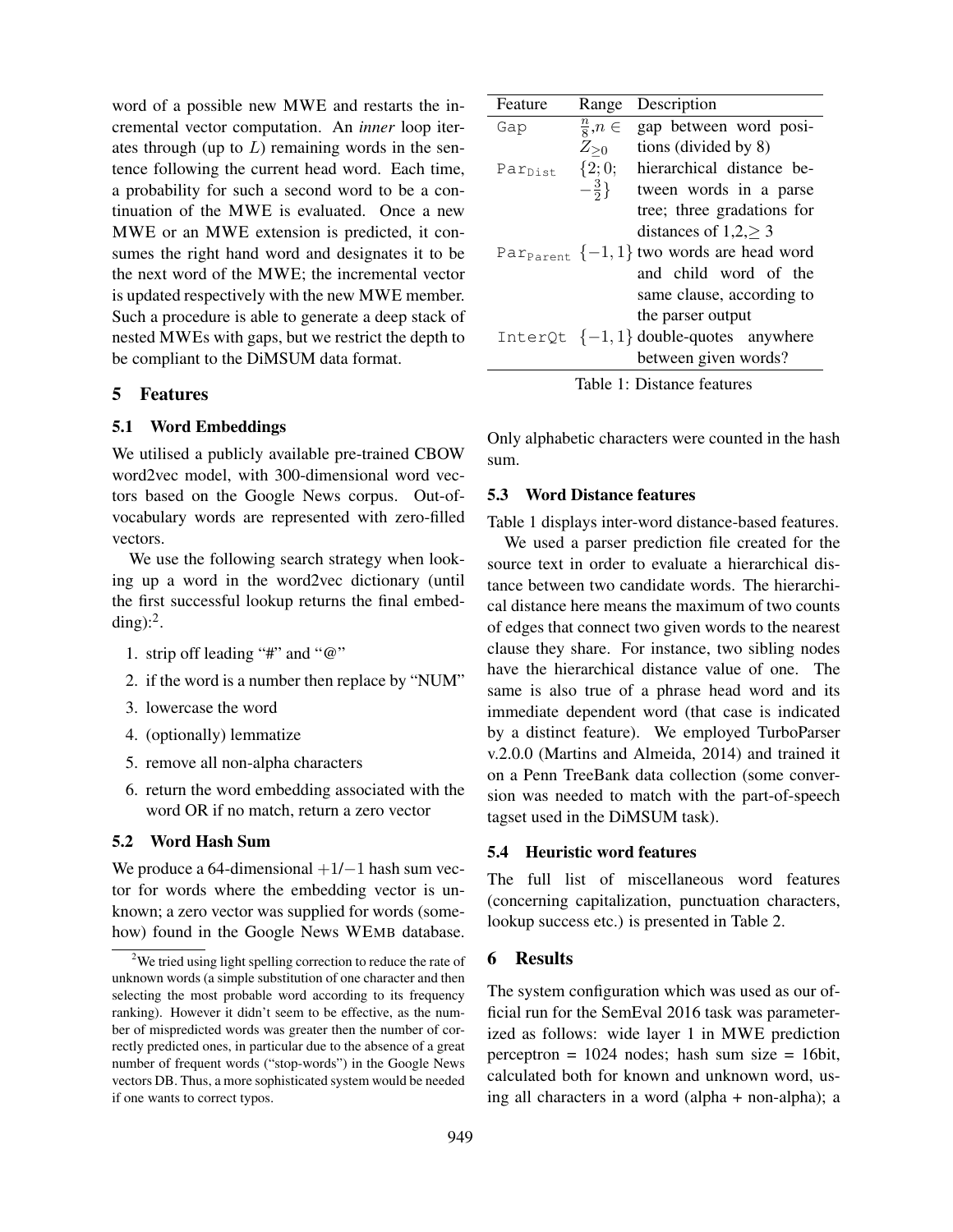| Feature                       | Value   | Description                                                   |  |  |  |  |
|-------------------------------|---------|---------------------------------------------------------------|--|--|--|--|
|                               | range   |                                                               |  |  |  |  |
| Cap <sub>First</sub>          |         | $\{-1, 1\}$ Word starts with a capital                        |  |  |  |  |
|                               |         | letter                                                        |  |  |  |  |
| Cap <sub>Norm</sub>           | [0, 1]  | Word starts with a capital                                    |  |  |  |  |
|                               |         | letter, a value normalized                                    |  |  |  |  |
|                               |         | by dividing by the sen-                                       |  |  |  |  |
|                               |         | tence word count                                              |  |  |  |  |
| Cap <sub>Ratio</sub> $[0,1]$  |         | Ratio of uppercase letters                                    |  |  |  |  |
|                               |         | in the word                                                   |  |  |  |  |
|                               |         | $\text{Has}_{\text{NAlpha}}\{-1,1\}$ Word has non-alpha char- |  |  |  |  |
|                               |         | acters                                                        |  |  |  |  |
| Has <sub>Num</sub>            |         | $\{-1, 1\}$ Word has any digit inside                         |  |  |  |  |
| Has <sub>Prime</sub>          |         | $\{-1,1\}$ Word has an apostrophe                             |  |  |  |  |
| $Is_{\mathsf{At}}$            |         | $\{-1, 1\}$ Word starts with "@"                              |  |  |  |  |
| $\mathtt{Is}_{\mathtt{Hash}}$ |         | $\{-1, 1\}$ Word starts with "#"                              |  |  |  |  |
| $\mathtt{Is}_{\texttt{Num}}$  |         | $\{-1, 1\}$ Word is num (integer,                             |  |  |  |  |
|                               |         | float or "NUM" keyword)                                       |  |  |  |  |
| <b>I</b> S <sub>Punct</sub>   |         | $\{-1, 1\}$ Word contains punctua-                            |  |  |  |  |
|                               |         | tion character(s) (one or                                     |  |  |  |  |
|                               |         | more of "!?.,:: $[](')'$                                      |  |  |  |  |
| $\mathtt{Is}_\mathtt{Unk}$    |         | $\{-1, 1\}$ word2vec<br>out-of-                               |  |  |  |  |
|                               |         | vocabulary word,<br>in-                                       |  |  |  |  |
|                               |         | cluding stop words                                            |  |  |  |  |
| $Is_{Ur1}$                    |         | $\{-1, 1\}$ Word is "URL"                                     |  |  |  |  |
| Log <sub>Range</sub>          | [0, 12] | Smoothed logarithm of                                         |  |  |  |  |
|                               |         | the<br>word's frequency                                       |  |  |  |  |
|                               |         | range found<br>in<br>the                                      |  |  |  |  |
|                               |         | word2vec dictionary,                                          |  |  |  |  |
|                               |         | $log(0.1 \times range + 1)$ ; the                             |  |  |  |  |
|                               |         | more frequent the word,                                       |  |  |  |  |
|                               |         | the lower the value                                           |  |  |  |  |
|                               |         | Quot <sub>Pre</sub> $\{-1,1\}$ A double-quote is located      |  |  |  |  |
|                               |         | at the previous word posi-                                    |  |  |  |  |
|                               |         | tion                                                          |  |  |  |  |
|                               |         | Quot <sub>Post</sub> $\{-1,1\}$ A double-quote is found       |  |  |  |  |
|                               |         | at the next word position                                     |  |  |  |  |
|                               |         | Table 2: Word Features                                        |  |  |  |  |

mean vector of word embeddings over the sentence was included as extra feature; distance features are supplied to the composed vector evaluator (as shown with the dotted line in Figure 1); a confidence level of −0.15 was applied to the MWE perceptron when predicting a two-word MWE prefix (but not when expanding it to the third and next words, encouraging an MWE to start). The whole DiMSUM training

| <b>Type</b> | Prec   | Recall | F1     |  |  |  |
|-------------|--------|--------|--------|--|--|--|
| Experiments |        |        |        |  |  |  |
| <b>MWEs</b> | 0.4697 | 0.4655 | 46.76% |  |  |  |
| Supersenses | 0.5320 | 0.5138 | 52.27% |  |  |  |
| Combined    | 0.5194 | 0.5046 | 51.19% |  |  |  |
| Official    |        |        |        |  |  |  |
| <b>MWE</b>  | 0.6122 | 0.2807 | 38.49% |  |  |  |
| Supersenses | 0.5009 | 0.5326 | 51.62% |  |  |  |
| Combined    | 0.5114 | 0.4846 | 49.77% |  |  |  |
| Macro       |        |        | 49.94% |  |  |  |

|  |  | Table 3: Results |
|--|--|------------------|
|--|--|------------------|

set was used to train the system.

Table 3 displays the results, measured with the DiMSUM evaluation script.

Table 4 represents a brief ablation study with feature vector disabled. Word embeddings seem to be the critical source of supersense information, and they are also one of the important contributors to MWE recall. The incremental  $n$ -word vector is critical for MWE precision, and Distance features are of great importance both for precision and recall in MWE detection, but especially for the recall. Word hash and, surprisingly, heuristic word features are of much less significance than other feature vectors.

## 7 Findings & Conclusions

The system captures supersenses rather well (when we consider the large number of senses, small size of the training data, and ambiguity in the sense assignments). However, it frequently admits harsh mispredictions that are probably caused by the lack of global sense coherence in WEMBs (Qu et al., 2015). Also, it suffers from the lack of (other than MWE-related) context information in cases of ambiguity. Improving context awareness may be the most obvious next step. Unsurprisingly, the most frequent supersenses have the best recall, up to 80% for V.STATIVE. The mean recall value for senses is around 50–60%, and there are senses (like N.WEATHER) that are never correctly predicted. Exceptions are N.ATTRIBUTE, N.LOCATION, and V.CHANGE, where recall is below 30% despite them being reasonably frequent. Some of the most frequent mispredictions are the following: N.PERSON  $\rightarrow$  N.GROUP; N.COMMUNICATION  $\rightarrow$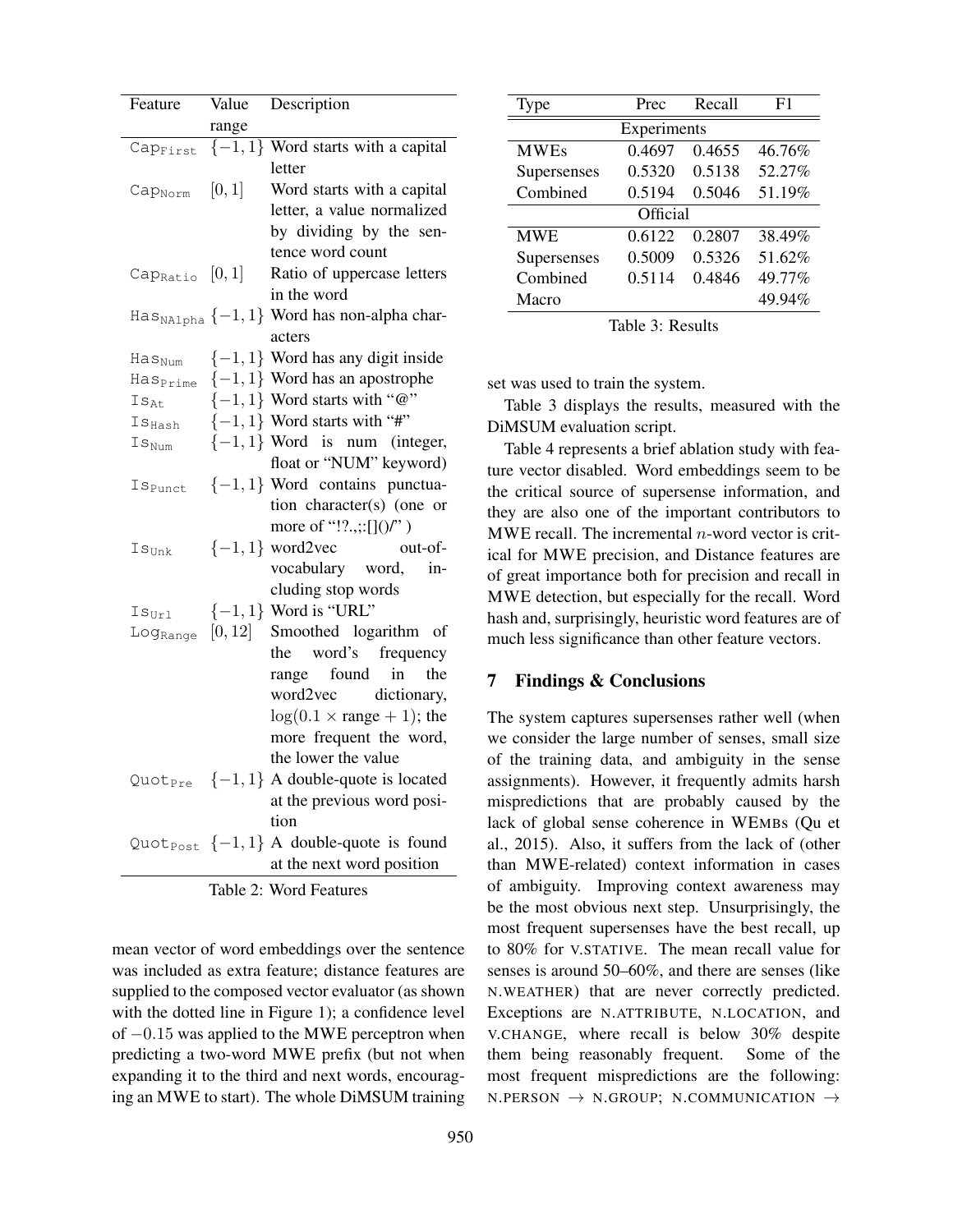| Ablated        | <b>MWEs</b> |             | Supersenses                 |  |             | Combined                                                |  |             |    |
|----------------|-------------|-------------|-----------------------------|--|-------------|---------------------------------------------------------|--|-------------|----|
| features       |             | Prec Recall | F1                          |  | Prec Recall | F1                                                      |  | Prec Recall | F1 |
| $-$ Recurrency |             |             | $0.2125$ 0.4960 29.75%      |  |             | $0.4638$ $0.3581$ $40.41\%$ $0.3591$ $0.3843$ $37.13\%$ |  |             |    |
| -Heuristic     |             |             | $0.4230$ $0.5821$ 48.99%    |  |             | $0.5033$ $0.4797$ $49.12\%$ $0.4822$ $0.4991$ $49.05\%$ |  |             |    |
| $-Distance$    |             |             | $0.3246$ $0.2771$ $29.90\%$ |  |             | $0.4494$ $0.4575$ $45.34\%$ $0.4281$ $0.4232$ $42.56\%$ |  |             |    |
| -Word hash     |             |             | $0.3640$ $0.6350$ $46.27\%$ |  |             | $0.5133$ $0.4811$ $49.67\%$ $0.4674$ $0.5104$ $48.80\%$ |  |             |    |
| $-word2vec$    |             |             | $0.3204$ $0.5193$ $39.63\%$ |  |             | 0.1898 0.1766 18.29% 0.2293 0.2418 23.54%               |  |             |    |
|                |             |             |                             |  |             |                                                         |  |             |    |

Table 4: Feature ablation results

N.ARTEFACT; N.ATTRIBUT  $\rightarrow$  N.COGNITION;<br>N.ACT  $\rightarrow$  N.EVENT: and V.EMOTION  $\rightarrow$  $N.$ ACT  $\rightarrow$  N.EVENT; and V.EMOTION  $\rightarrow$ V.COGNITION.

MWE identification looks generally reasonable for all principal types of MWEs (even, surprisingly, ones of an idiomatic nature), but the overall accuracy is low.

Hysteresis bias pattern. The MWE classifier tends to be biased toward *not* joining two words into a  $MWE<sup>3</sup>$ ; at the same time, once an MWE is predicted, it tends to be extended excessively to include a third and subsequent words, often selecting a nonrelevant word with some gap.<sup>4</sup> This probably means that the proposed sampling schema is not balanced enough to work for small amounts of training data.

Lookahead. The method obviously lacks the ability to model context when predicting MWEs. In cases of expressions like *John , Mary & Company*, for example, our system will predict *John Mary Company* with all the punctuation missing. Some bidirectional, attentional (Bahdanau et al., 2014; Cohn et al., 2016) or lookahead-based approach is needed, as we may not have a reasonable isolated rule for whether *John* should be joined to the comma. A similar situation may also occur in punctuation-less contexts.

**Parsing.** The use of parsing results in markedly better precision and recall. Taking into account the strong correlation between parser-based features and MWE boundaries, further investigation of the parser-based approach is warranted.

Multiword-to-Sense Collision. A shared  $n$ word incremental vector computation both for MWE and sense learning imposes a collision. It may be observed that for better MWE training, the distance features should be supplied to the computation input (as shown with the dotted line in Figure 1), but this will decreases the sense prediction score.

Needs a deeper network. The training dynamics observed in the experiments show that the neural networks (especially the one used for MWE prediction) need to be deeper (use more than two layers, as suggested in Sutskever et al. (2014)).

#### References

- [Bahdanau et al.2014] Dzmitry Bahdanau, Kyunghyun Cho, and Yoshua Bengio. 2014. Neural machine translation by jointly learning to align and translate. *arXiv preprint arXiv:1409.0473*.
- [Baldwin and Kim2010] Timothy Baldwin and Su Nam Kim. 2010. Multiword expressions. In Nitin Indurkhya and Fred J. Damerau, editors, *Handbook of Natural Language Processing*. CRC Press, Boca Raton, USA, 2nd edition.
- [Cohn et al.2016] Trevor Cohn, Cong Duy Vu Hoang, Ekaterina Vymolova, Kaisheng Yao, Chris Dyer, and Gholamreza Haffari. 2016. Incorporating structural alignment biases into an attentional neural translation model. *arXiv preprint arXiv:1601.01085*.
- [Drahomíra johanka Spoustová et al. 2009] Jan Drahomíra johanka Spoustová, Hajič, Jan Raab, Miroslav Spousta, et al. 2009. Semi-supervised training for the averaged perceptron pos tagger. In *Proceedings of the 12th Conference of the European Chapter of the Association for Computational Linguistics*, pages 763–771. Association for Computational Linguistics.
- [Martins and Almeida2014] André FT Martins and Mariana SC Almeida. 2014. Priberam: A turbo semantic parser with second order features. In *Proceedings of the 8th International Workshop on Semantic Evaluation (SemEval 2014)*, pages 471–476.

<sup>3</sup>An example from the DiMSUM test data: *English speaking advisor* produces an MWE predicted to be *English advisor* (not including *speaking*

<sup>&</sup>lt;sup>4</sup>As a very rough compensation of such an effect, one may use two confidence levels, one (negative) at  $n = 2$ , another (positive) at  $n \geq 3$ .